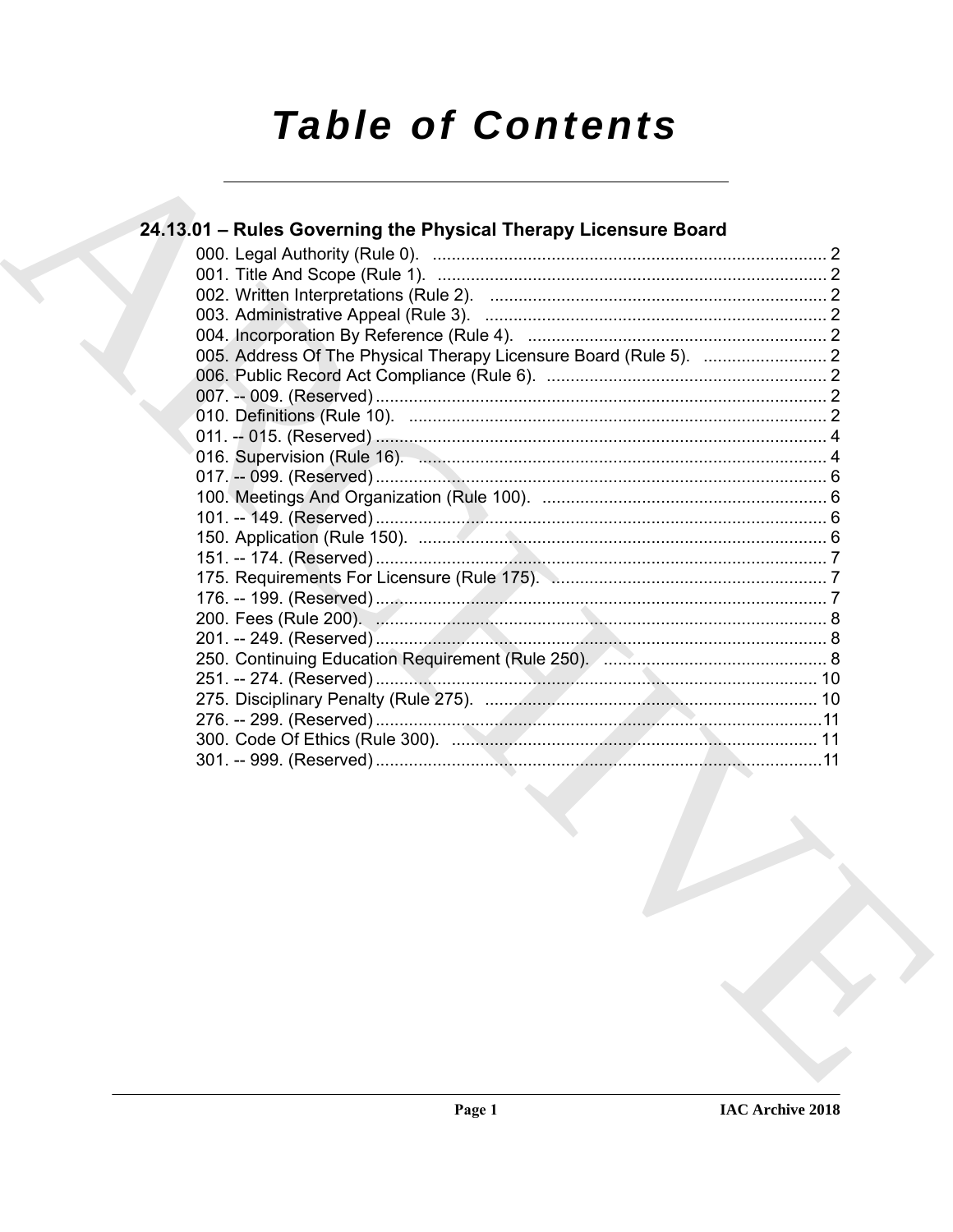#### **IDAPA 24 TITLE 13 CHAPTER 01**

# **24.13.01 – RULES GOVERNING THE PHYSICAL THERAPY LICENSURE BOARD**

#### <span id="page-1-20"></span><span id="page-1-1"></span><span id="page-1-0"></span>**000. LEGAL AUTHORITY (RULE 0).**

These rules are hereby prescribed and established pursuant to the authority vested in the Physical Therapy Licensure Board by the provisions of Section 54-2206, Idaho Code. (3-19-07)

#### <span id="page-1-22"></span><span id="page-1-2"></span>**001. TITLE AND SCOPE (RULE 1).**

The rules shall be cited as IDAPA 24.13.01, "Rules Governing the Physical Therapy Licensure Board." (3-19-07)

### <span id="page-1-23"></span><span id="page-1-3"></span>**002. WRITTEN INTERPRETATIONS (RULE 2).**

The board may have written statements that pertain to the interpretation of the rules of this chapter. Such interpretations, if any, are available for public inspection and copying at cost in the main office of the Bureau of Occupational Licenses. (3-19-07) Occupational Licenses.

### <span id="page-1-11"></span><span id="page-1-4"></span>**003. ADMINISTRATIVE APPEAL (RULE 3).**

Administrative appeals shall be governed by the Administrative Procedure Act, Title 67, Chapter 52, Idaho Code. (3-19-07)

#### <span id="page-1-19"></span><span id="page-1-5"></span>**004. INCORPORATION BY REFERENCE (RULE 4).**

There are no documents incorporated by reference into this rule. (3-19-07)

### <span id="page-1-10"></span><span id="page-1-6"></span>**005. ADDRESS OF THE PHYSICAL THERAPY LICENSURE BOARD (RULE 5).**

**24.13.01 – RULES OVERNIMO THE PHYSICAL THERAPY LICENSURE BOARD<br>
1991. LEGAL ALVITONITY (RULE P), had paramete the analysis veried in the Paysical Therapy License<br>
1991. THE ANS SCOPE RELT. II.<br>
1991. THE ANS SCOPE RELT.** The office of the Physical Therapy Licensure Board is located within the Bureau of Occupational Licenses, 700 W. State Street, Boise, Idaho 83702. The Bureau is open between the hours of 8:00 a.m. and 5:00 p.m. each day except Saturdays, Sundays and holidays. The telephone number of the Board is (208) 334-3233. The Board's fax number is (208) 334-3945. The Board's e-mail address is  $phi(\omega)$ ibol.idaho.gov. The Board's official website is http:// www.ibol.idaho.gov. (3-19-07)

#### <span id="page-1-21"></span><span id="page-1-7"></span>**006. PUBLIC RECORD ACT COMPLIANCE (RULE 6).**

The records associated with The Physical Therapy Licensure Board are subject to the provisions of the Idaho Public Records Act, Title 74, Chapter 1, Idaho Code. (3-19-07)

### <span id="page-1-8"></span>**007. -- 009. (RESERVED)**

#### <span id="page-1-9"></span>**010. DEFINITIONS (RULE 10).**

<span id="page-1-16"></span><span id="page-1-14"></span><span id="page-1-13"></span><span id="page-1-12"></span>**01. Board**. The Physical Therapy Licensure Board. (3-19-07)

**02. Bureau**. Bureau means the Idaho Bureau of Occupational Licenses as created in section 67-2602, Idaho Code. (3-19-07)

**03. Physical Therapist**. An individual who meets all the requirements of Title 54, Chapter 22, Idaho Ids an active license and who engages in the practice of physical therapy. (3-19-07) Code, holds an active license and who engages in the practice of physical therapy.

<span id="page-1-17"></span>**04. Physical Therapist Assistant**. An individual who meets the requirements of Title 54, Chapter 22, Idaho Code, holds an active license, and who performs physical therapy procedures and related tasks that have been selected and delegated only by a supervising physical therapist. (3-19-07)

<span id="page-1-18"></span>**05. Supportive Personnel**. An individual, or individuals, who are neither a physical therapist or a physical therapist assistant, but who are employed by and/or trained under the direction of a licensed physical therapist to perform designated non-treatment patient related tasks and routine physical therapy tasks. (3-19therapist to perform designated non-treatment patient related tasks and routine physical therapy tasks.

<span id="page-1-15"></span>**06. Non-Treatment Patient Related Tasks**. Actions and procedures related to patient care that do not involve direct patient treatment or direct personal supervision, but do require a level of supervision not less than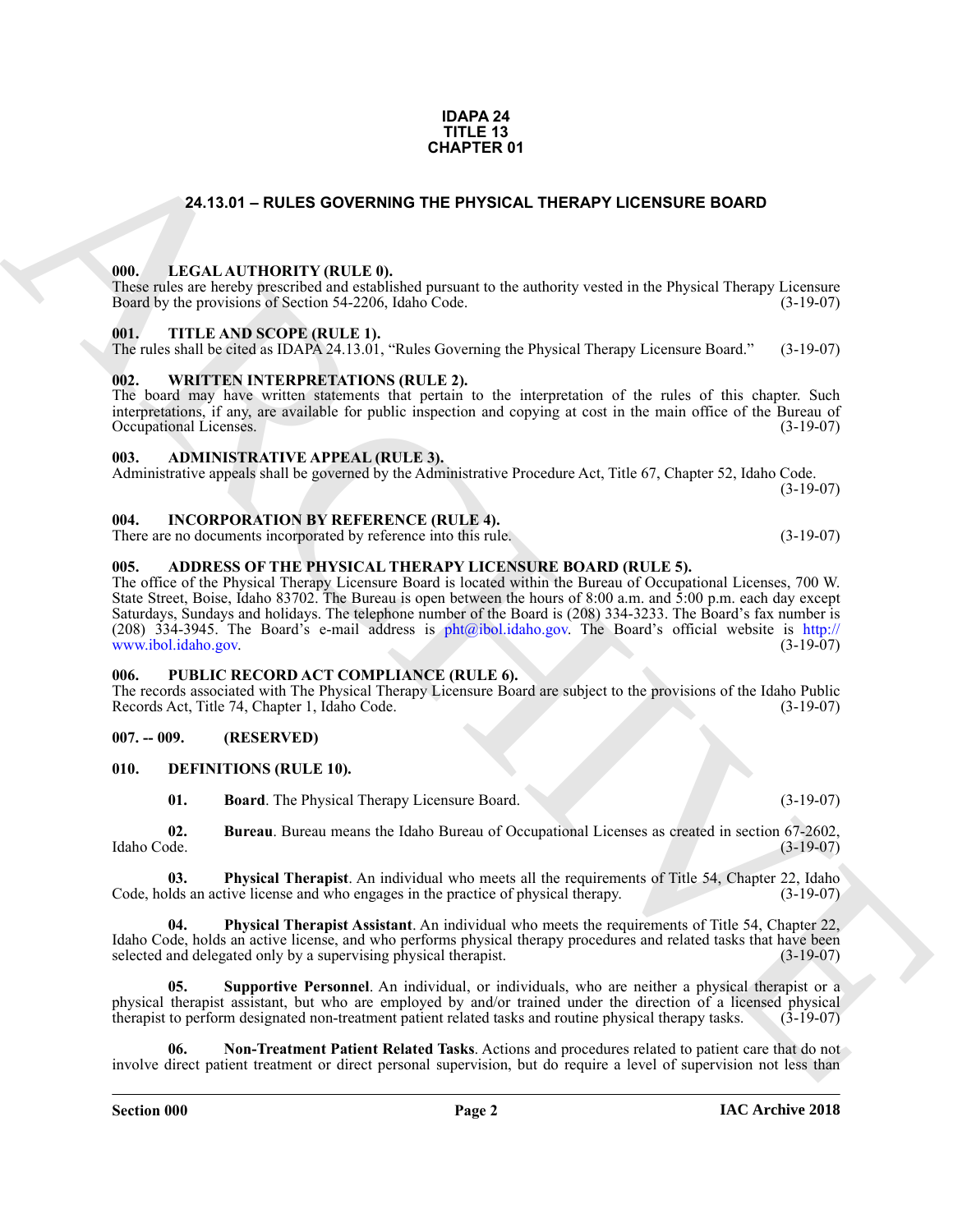# *IDAHO ADMINISTRATIVE CODE IDAPA 24.13.01 – Rules Governing the* **Physical Therapy Licensure Board**

<span id="page-2-1"></span><span id="page-2-0"></span>

| 08. | Testing. | $(3-19-07)$ |
|-----|----------|-------------|
|-----|----------|-------------|

|                             | <b>Bureau of Occupational Licenses</b>                                                                                                                                                                                                                                                                                                                                                                                                                                                               | <b>Physical Therapy Licensure Board</b> |
|-----------------------------|------------------------------------------------------------------------------------------------------------------------------------------------------------------------------------------------------------------------------------------------------------------------------------------------------------------------------------------------------------------------------------------------------------------------------------------------------------------------------------------------------|-----------------------------------------|
| treatment would so require. | general supervision, including, but not limited to: treatment area preparation and clean-up, equipment set-up, heat and<br>cold pack preparation, preparation of a patient for treatment by a physical therapist or physical therapist assistant,<br>transportation of patients to and from treatment, and assistance to a physical therapist or physical therapist assistant<br>when such assistance is requested by a physical therapist or physical therapist assistant when safety and effective | $(3-19-07)$                             |
| 07.                         | Routine Physical Therapy Tasks. Actions and procedures within the scope of practice of physical<br>therapy, which do not require the special skills or training of a physical therapist or physical therapist assistant,<br>rendered directly to a patient by supportive personnel at the request of and under the direct personal supervision of a<br>physical therapist or physical therapist assistant.                                                                                           | $(3-19-07)$                             |
| 08.                         | Testing.                                                                                                                                                                                                                                                                                                                                                                                                                                                                                             | $(3-19-07)$                             |
| individuals including:      | Standard methods and techniques used in the practice of physical therapy to gather data about                                                                                                                                                                                                                                                                                                                                                                                                        | $(3-19-07)$                             |
| $i_{\cdot}$                 | Electrodiagnostic and electrophysiological measurements;                                                                                                                                                                                                                                                                                                                                                                                                                                             | $(3-19-07)$                             |
| ii.                         | Assessment or evaluation of muscle strength, force, endurance and tone;                                                                                                                                                                                                                                                                                                                                                                                                                              | $(3-19-07)$                             |
| iii.                        | Reflexes;                                                                                                                                                                                                                                                                                                                                                                                                                                                                                            | $(3-19-07)$                             |
| iv.                         | Automatic reactions;                                                                                                                                                                                                                                                                                                                                                                                                                                                                                 | $(3-19-07)$                             |
| V.                          | Posture and body mechanics;                                                                                                                                                                                                                                                                                                                                                                                                                                                                          | $(3-19-07)$                             |
| vi.                         | Movement skill and accuracy;                                                                                                                                                                                                                                                                                                                                                                                                                                                                         | $(3-19-07)$                             |
| vii.                        | Joint range of motion and stability;                                                                                                                                                                                                                                                                                                                                                                                                                                                                 | $(3-19-07)$                             |
| viii.                       | Sensation;                                                                                                                                                                                                                                                                                                                                                                                                                                                                                           | $(3-19-07)$                             |
| ix.                         | Perception;                                                                                                                                                                                                                                                                                                                                                                                                                                                                                          | $(3-19-07)$                             |
| X.                          | Peripheral nerve function integrity;                                                                                                                                                                                                                                                                                                                                                                                                                                                                 | $(3-19-07)$                             |
| xi.                         | Locomotor skills;                                                                                                                                                                                                                                                                                                                                                                                                                                                                                    | $(3-19-07)$                             |
| xii.                        | Fit, function and comfort of prosthetic, orthotic, and other assistive devices;                                                                                                                                                                                                                                                                                                                                                                                                                      | $(3-19-07)$                             |
| xiii.                       | Limb volume, symmetry, length and circumference;                                                                                                                                                                                                                                                                                                                                                                                                                                                     | $(3-19-07)$                             |
| X1V.                        | Clinical evaluation of cardiac and respiratory status to include adequacy of pulses, noninvasive<br>assessment of peripheral circulation, thoracic excursion, vital capacity, and breathing patterns;                                                                                                                                                                                                                                                                                                | $(3-19-07)$                             |
| XV.                         | Vital signs such as pulse, respiratory rate, and blood pressure;                                                                                                                                                                                                                                                                                                                                                                                                                                     | $(3-19-07)$                             |
| xvi.                        | Activities of daily living; and the physical environment of the home and work place; and (3-19-07)                                                                                                                                                                                                                                                                                                                                                                                                   |                                         |
| xvii.                       | Pain patterns, localization and modifying factors; and                                                                                                                                                                                                                                                                                                                                                                                                                                               | $(3-19-07)$                             |
| xviii.                      | Photosensitivity.                                                                                                                                                                                                                                                                                                                                                                                                                                                                                    | $(3-19-07)$                             |
| b.                          | Specifically excluded are the ordering of electromyographic study, electrocardiography,<br>thermography, invasive vascular study, selective injection tests, or complex cardiac or respiratory function studies<br>without consultation and direction of a physician.                                                                                                                                                                                                                                | $(3-19-07)$                             |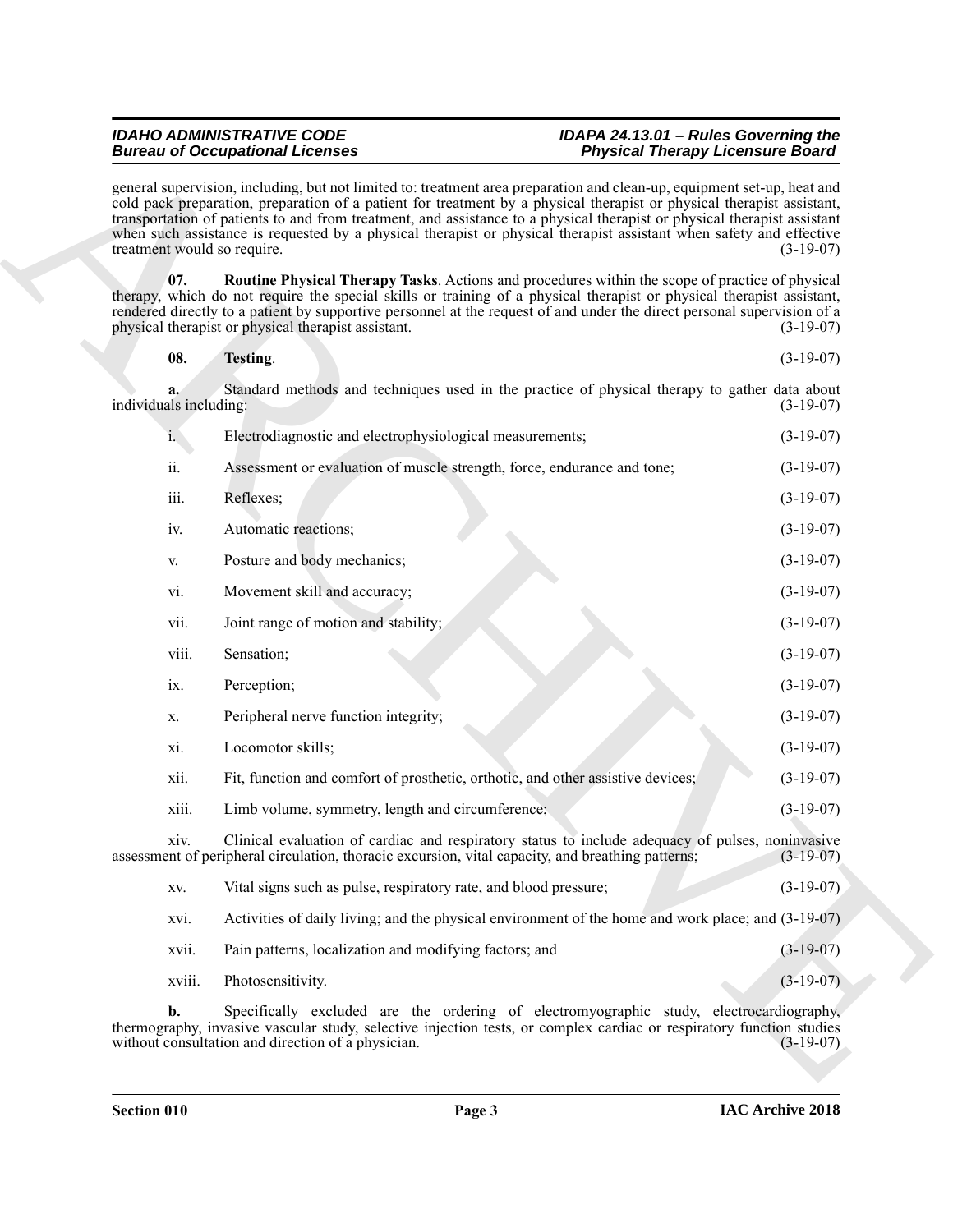<span id="page-3-7"></span><span id="page-3-5"></span>**09. Functional Mobility Training**. Includes gait training, locomotion training, and posture training.  $(3-19-07)$ 

**10.** Manual Therapy. Skilled hand movements to mobilize or manipulate soft tissues and joints for the purpose of: (3-19-07) purpose of:  $(3-19-07)$ 

**a.** Modulating pain, increasing range of motion, reducing or eliminating soft tissue swelling, (3-19-07) inflammation or restriction;

| b. | Inducing relaxation: | $(3-19-07)$ |
|----|----------------------|-------------|
|----|----------------------|-------------|

**c.** Improving contractile and non-contractile tissue extensibility; and (3-19-07)

<span id="page-3-9"></span><span id="page-3-6"></span>**d.** Improving pulmonary function. (3-19-07)

**11. Physical Agents or Modalities**. Thermal, acoustic, radiant, mechanical, or electrical energy used the physiologic changes in tissues. (3-19-07) to produce physiologic changes in tissues.

**12. General Supervision**. A physical therapist's availability at least by means of telecommunications, which does not require a physical therapist to be on the premises where physical therapy is being provided, for the direction of a physical therapist assistant. (3-19-07)

<span id="page-3-3"></span>**13. Direct Supervision**. A physical therapist's or physical therapist assistant's physical presence and availability to render direction in person and on the premises where physical therapy is being provided. (3-19-07)

<span id="page-3-10"></span><span id="page-3-2"></span>**14. Direct Personal Supervision**. A physical therapist's or physical therapist assistant's direct and continuous physical presence and availability to render direction, in person and on the premises where physical therapy is being provided. The physical therapist or physical therapist assistant must have direct contact with the patient during each session and assess patient response to delegated treatment. (3-19-07) patient during each session and assess patient response to delegated treatment.

Bureau of Occupational Lebenses<br>
We are considered the state of the state of the state of the state of the state of the state of the state of the state of the state of the state of the state of the state of the state of t **15. Supervising Physical Therapist**. A licensed physical therapist who developed and recorded the initial plan of care and/or who has maintained regular treatment sessions with a patient. Such physical therapist's designation of another licensed physical therapist if the physical therapist who developed and recorded the initial plan of care or maintained regular treatment sessions is not available to provide direction at least by means of telecommunications. (3-19-07) telecommunications.

<span id="page-3-8"></span>**16. Nationally Accredited School**. A school or course of physical therapy or physical therapist  $\alpha$  assistant with a curriculum approved by: (3-19-07)

**a.** The American Physical Therapy Association (APTA) from 1926 to 1936; or the APTA Accreditation Commission; or (3-19-07)

**b.** The Council on Medical Education and Hospitals of the American Medical Association from 1936 to 1960; or (3-19-07) to 1960; or  $(3-19-07)$ 

**c.** An accrediting agency recognized by the U.S. Department of Education, the Council on Postsecondary Accreditation, or a successor entity, or both. (4-7-11)

<span id="page-3-4"></span>**17. Examination**. The examination shall be the National Physical Therapy Examination (NPTE) administered by Federation of State Boards of Physical Therapy. The examination may also include a jurisprudence examination adopted by the Board. (4-2-08)

# <span id="page-3-0"></span>**011. -- 015. (RESERVED)**

### <span id="page-3-11"></span><span id="page-3-1"></span>**016. SUPERVISION (RULE 16).**

A physical therapist shall supervise and be responsible for patient care given by physical therapist assistants, supportive personnel, physical therapy students, and physical therapist assistant students. (3-19-07)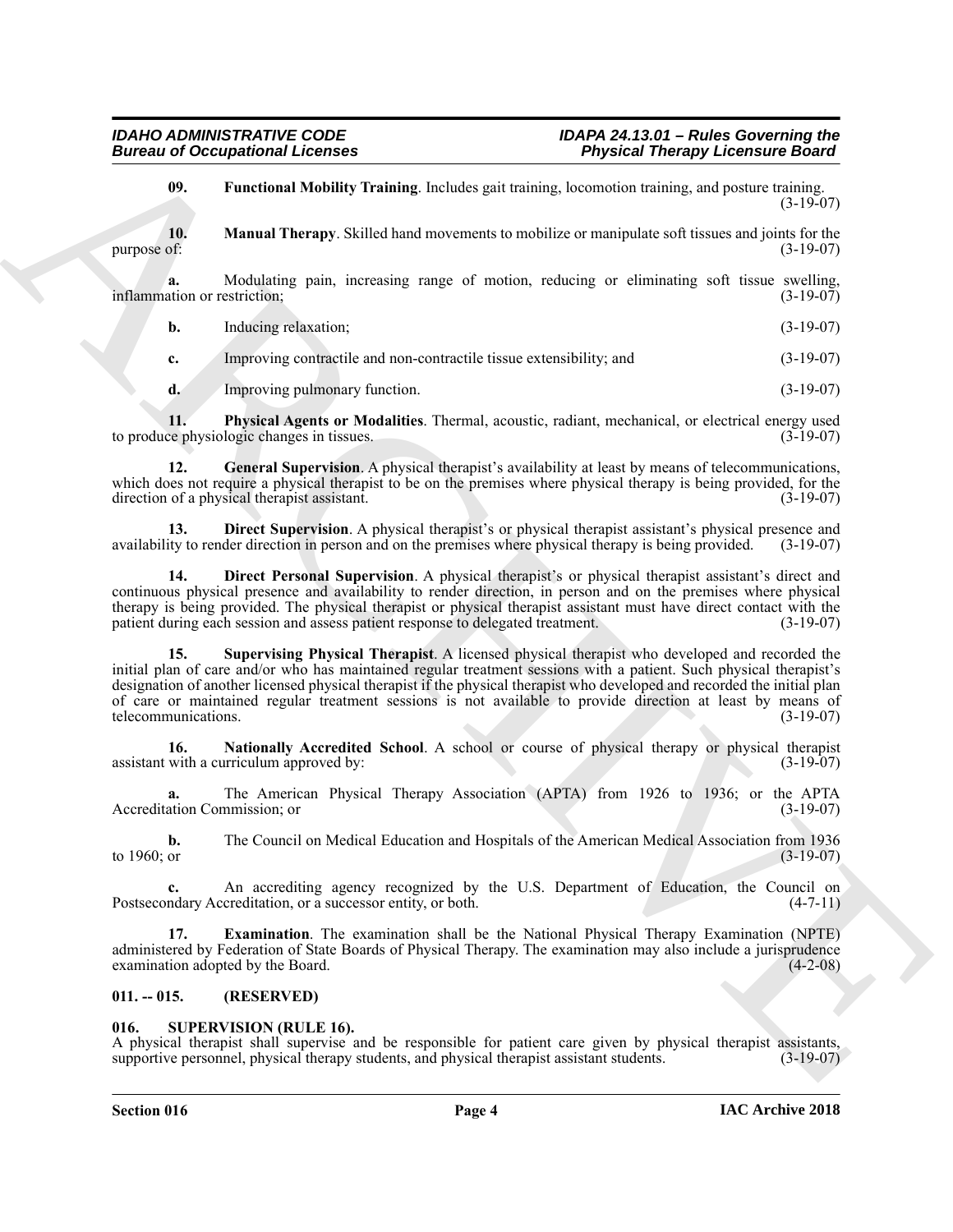**01. Procedures and Interventions Performed Exclusively by Physical Therapist**. The following procedures and interventions shall be performed exclusively by a physical therapist: (3-19-07)

<span id="page-4-0"></span>**a.** Interpretation of a referral for physical therapy if a referral has been received. (3-19-07)

**b.** Performance of the initial patient evaluation and problem identification including a diagnosis for physical therapy and a prognosis for physical therapy. (3-19-07)

**c.** Development or modification of a treatment plan of care which is based on the initial evaluation and which includes long-term and short-term physical therapy treatment goals. (3-19-07)

**d.** Assessment of the competence of physical therapist assistants, physical therapy students, physical therapist assistant students, and supportive personnel to perform assigned procedures, interventions and routine tasks. (3-19-07)

**e.** Selection and delegation of appropriate portions of treatment procedures, interventions and routine physical therapy tasks to the physical therapist assistants, physical therapy students, physical therapist assistant students, and supportive personnel. (3-19-07)

**f.** Performance of a re-evaluation when any change in a patient's condition occurs that is not consistent with the physical therapy treatment plan of care, patient's anticipated progress, and physical therapy treatment goals.

**g.** Performance and documentation of a discharge evaluation and summary of the physical therapy t plan.  $(3-19-07)$ treatment plan.

<span id="page-4-1"></span>**02. Supervision of Physical Therapist Assistants**. A physical therapist assistant shall be supervised by a physical therapist by no less standard than general supervision.

**a.** A physical therapist assistant shall not change a procedure or intervention unless such change of procedure or intervention has been included within the treatment plan of care as set forth by a physical therapist. (3-19-07)

Bureau of Occupations of Licenses<br>
Universe intervention Parkement Exclusive Projection Properties (Separation Projection Projection Projection Consumer Consumer Consumer Consumer Consumer Consumer Consumer Consumer Consu **b.** A physical therapist assistant may not continue to provide treatment as specified under a treatment plan of care if a patient's condition changes such that further treatment necessitates a change in the established treatment plan of care unless the physical therapist assistant has consulted with the supervising physical therapist prior to the patient's next appointment for physical therapy, and a re-evaluation is completed by the supervising physical therapist. (3-19-07)

**c.** The supervising physical therapist shall provide direct personal contact with the patient and assess the plan of care on or before every ten (10) visits or once a week if treatment is performed more than once per day but no less often than once every sixty (60) days. The supervising therapist's assessment shall be documented in the patient record. (3-20-14)

**d.** A physical therapist assistant may refuse to perform any procedure, intervention, or task delegated by a physical therapist when such procedure, intervention, or task is beyond the physical therapist assistant's skill level or scope of practice standards. (3-19-07)

**e.** A physical therapist shall not be required to co-sign any treatment related documents prepared by a physical therapist assistant, unless required to do so in accordance with law, or by a third-party. (3-19-07)

<span id="page-4-3"></span>**03. Supervision of Supportive Personnel**. Any routine physical therapy tasks performed by supportive personnel shall require direct personal supervision. (3-19-07)

<span id="page-4-2"></span>**04. Supervision of Physical Therapy and Physical Therapist Assistant Students**. Supervision of physical therapy students and physical therapist assistant students shall require direct supervision. (3-19-07)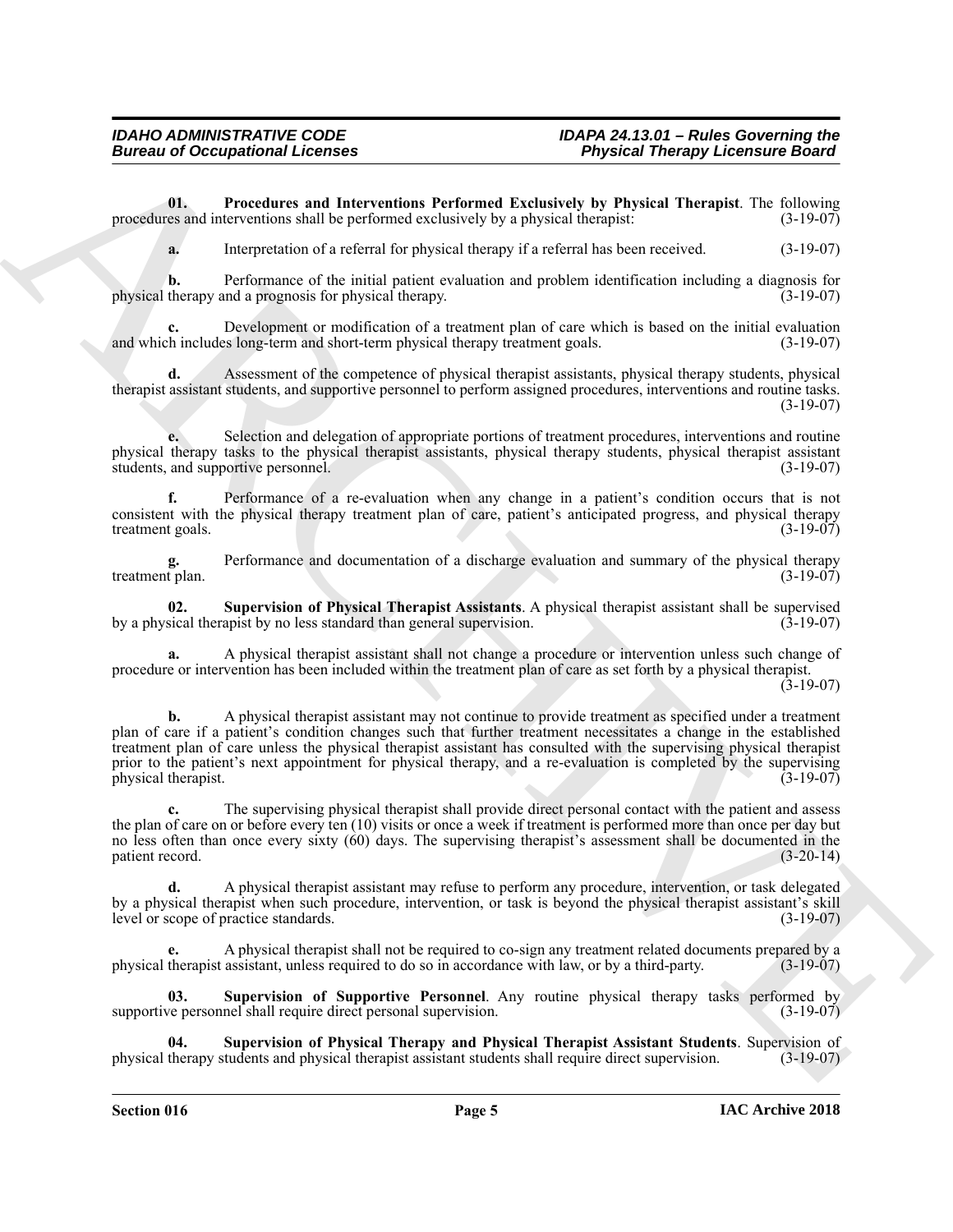**a.** A physical therapy student shall only be supervised by the direct supervision of a physical therapist. (3-19-07)

**b.** A physical therapy student shall be required to sign all treatment notes with the designation "SPT" after their name, and all such signatures shall require the co-signature of the supervising physical therapist. (3-19-07)

**c.** A physical therapist assistant student shall be required to sign all treatment notes with the designation "SPTA" after their name, and all such signatures shall require the co-signature of the supervising physical therapist or supervising physical therapist assistant. (3-19-07)

## <span id="page-5-8"></span>**05. Supervision Ratios**. (3-19-07)

**a.** At no time during the treatment of a patient or patients for physical therapy shall the number of physical therapist assistants providing such treatment be more than twice in number of such supervising physical therapist(s) providing physical therapy treatment at any physical therapy practice or site. (3-19-07) therapist(s) providing physical therapy treatment at any physical therapy practice or site.

**b.** At no time during the treatment of a patient or patients for physical therapy shall the number of supportive personnel performing routine physical therapy tasks be more than twice in number of such supervising physical therapist(s) or supervising physical therapist assistant(s) providing physical therapy treatment at any physical therapy practice or site. (3-19-07)

**c.** At no time during the treatment of a patient or patients for physical therapy shall the number of physical therapy students performing delegated supervised physical therapy tasks be more than twice in number of such supervising physical therapist(s) providing physical therapy treatment at any physical therapy practice or site. (3-19-07)

**d.** At no time during the treatment of a patient or patients for physical therapy shall the number of physical therapist assistant students performing delegated supervised physical therapy tasks be more than twice in number of such supervising physical therapist(s) or supervising physical therapist assistant(s) providing physical therapy treatment at any physical therapy practice or site. (3-19-07) therapy treatment at any physical therapy practice or site.

Bureau of Occupational Lebenses<br>
A physical beams with the spectral the spectral beams and the spectral of the spectral of the spectral of the spectral of the spectral of the spectral of the spectral of the spectral of th **e.** At no time during the treatment of a patient or patients for physical therapy shall the number of physical therapist assistants, physical therapy students, physical therapist assistants students, and supportive personnel, or a combination thereof, performing delegated supervised physical therapy or routine physical therapy tasks be more than three  $(3)$  times in number of such physical therapist $(s)$  providing physical therapy treatment at any physical therapy practice or site; nor shall the number of physical therapist assistant students or supportive personnel, or a combination thereof, performing delegated and supervised physical therapy tasks or routine physical therapy tasks be more than twice in number of such physical therapist assistant(s) providing physical therapy treatment at any<br>(3-19-07) (3-19-07) physical therapy practice or site.

# <span id="page-5-0"></span>**017. -- 099. (RESERVED)**

# <span id="page-5-5"></span><span id="page-5-1"></span>**100. MEETINGS AND ORGANIZATION (RULE 100).**

<span id="page-5-6"></span>**01. Meetings**. The Board shall meet at least once annually at such time and place as designated by the Board or the Chairman of the Board. Special meetings may be held at the call of the Chairman or any two (2) members, and all members shall be notified in writing. (3-19-07)

<span id="page-5-7"></span>**02. Voting**. A quorum shall be three (3) Board members. A majority vote of Board members present shall be considered the action of the Board as a whole. Any motion before the Board shall fail on a tie vote.(3-19-07)

# <span id="page-5-2"></span>**101. -- 149. (RESERVED)**

# <span id="page-5-4"></span><span id="page-5-3"></span>**150. APPLICATION (RULE 150).**

Each applicant shall submit a completed written application on forms provided by the Board together with applicable fees. The application shall be verified under oath and shall require the following information: (3-19-07)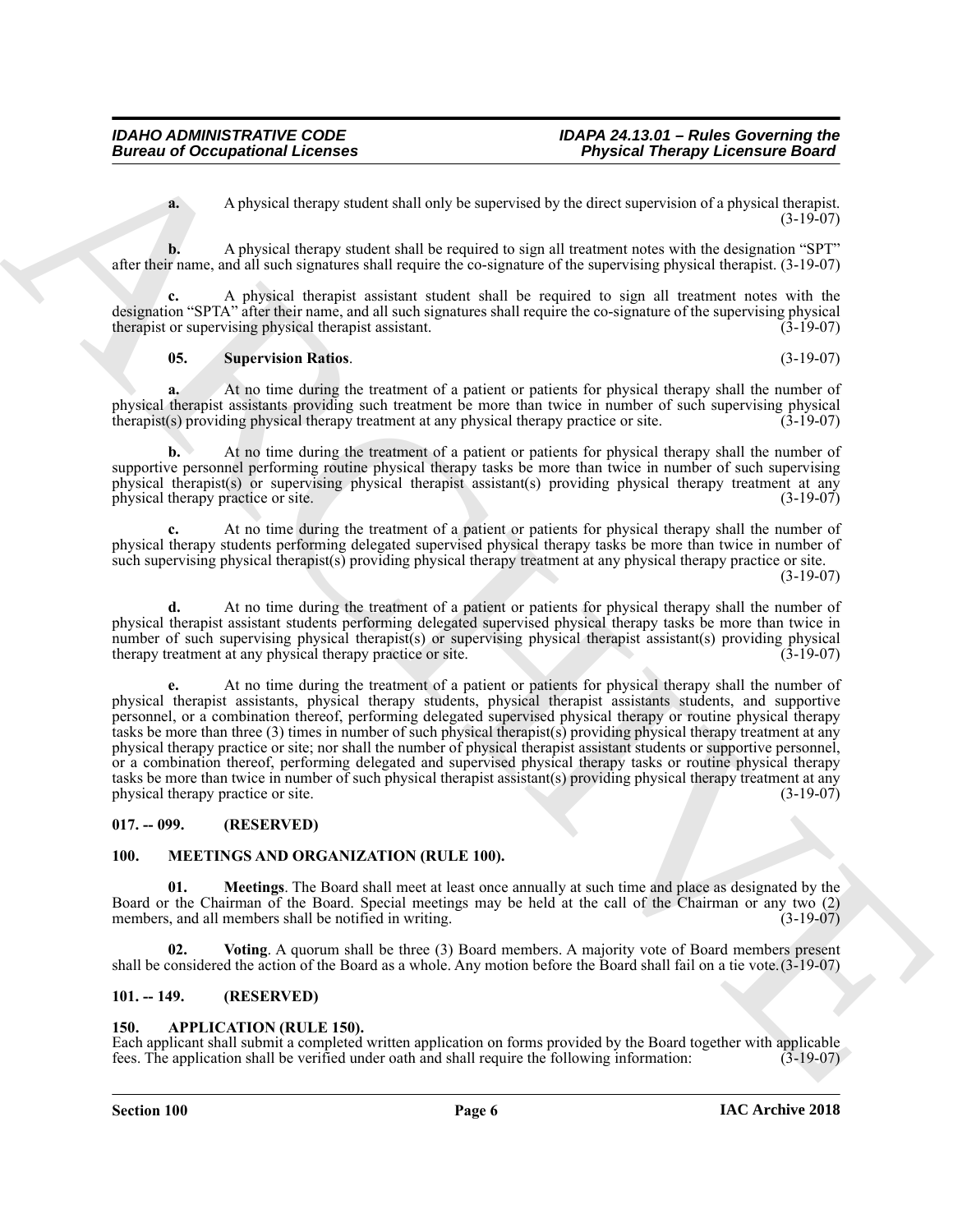<span id="page-6-5"></span>**01. Education**. The educational background of the applicant; (3-19-07)

<span id="page-6-6"></span><span id="page-6-4"></span><span id="page-6-3"></span>**02. Evidence of Graduation**. Evidence of graduation from a nationally accredited school; (3-19-07)

**03.** Criminal Convictions. The disclosure of any criminal conviction or charges against the applicant n minor traffic offenses; other than minor traffic offenses;

**04. Disciplinary Action**. The disclosure of any disciplinary action against the applicant by any professional regulatory agency; (3-19-07)

<span id="page-6-9"></span>**05.** License or Registration Denial. The disclosure of the denial of registration or licensure by any listrict regulatory body; (3-19-07) state or district regulatory body;

<span id="page-6-12"></span>**06.** References. Two (2) references from individuals, other than relatives or individuals living with the applicant, who have at least two  $(2)$  years of personal knowledge of the applicant's character and ability to provide physical therapy;  $(3-19-07)$ physical therapy;

<span id="page-6-11"></span>**07. Photograph**. An un-mounted passport type photograph of the applicant, taken not more than one (1) year prior to the date of application; and (3-19-07)

<span id="page-6-10"></span>**08. Other Information**. Such other information as the Board deems necessary to identify and evaluate cant's credentials. (3-19-07) the applicant's credentials.

<span id="page-6-7"></span>**09. Incomplete Applications**. The Board shall not review incomplete applications and shall not approve licensure for applicants who have failed to provide adequate proof of having met the licensure requirements. (3-19-07)

<span id="page-6-8"></span>**10. Lack of Activity**. Applications on file with the Board where an applicant has failed to respond to a Board request or where the applications have lacked activity for twelve (12) consecutive months shall be deemed denied and shall be terminated upon thirty (30) days written notice unless good cause is established to the Board.  $(4 - 7 - 11)$ 

# <span id="page-6-0"></span>**151. -- 174. (RESERVED)**

### <span id="page-6-13"></span><span id="page-6-1"></span>**175. REQUIREMENTS FOR LICENSURE (RULE 175).**

<span id="page-6-14"></span>An individual shall be entitled to a license upon meeting the following requirements: (4-2-08)

<span id="page-6-15"></span>**01. Application**. Submission of a complete application establishing that the individual has met the tions as set forth in these rules. (4-2-08) qualifications as set forth in these rules.

Bureau of Occupational Lechnics<br>
U. L. Listatus of Graduation Listance of Listane and Constraint Theoretics (3-13-07)<br>
U. L. Listatus of Graduation Listance of Listane and Constraint Listane of Listane and Constraint Theo **02. Examination**. Submission of proof that the individual has successfully passed the NPTE with a scaled score of at least six hundred (600) and the jurisprudence examination with a score of at least seventy-five percent (75%). Foreign educated individuals whose native language is not English shall submit proof of successfully passing one (1) of the following English proficiency exams: (4-7-11)

**a.** Test of English as a Foreign Language (TOEFL) with minimum passing scores of two hundred twenty (220) for computer test and five hundred sixty (560) for paper test; (4-7-11)

**b.** Test of English as a Foreign Language - internet based test (TOEFL IBT) with minimum passing scores of twenty-four (24) in writing; twenty-six (26) in speaking, twenty-one (21) in reading, and eighteen (18) in listening; or (4-7-11) listening; or

**c.** As otherwise approved by the Board. (4-7-11)

<span id="page-6-2"></span>**176. -- 199. (RESERVED)**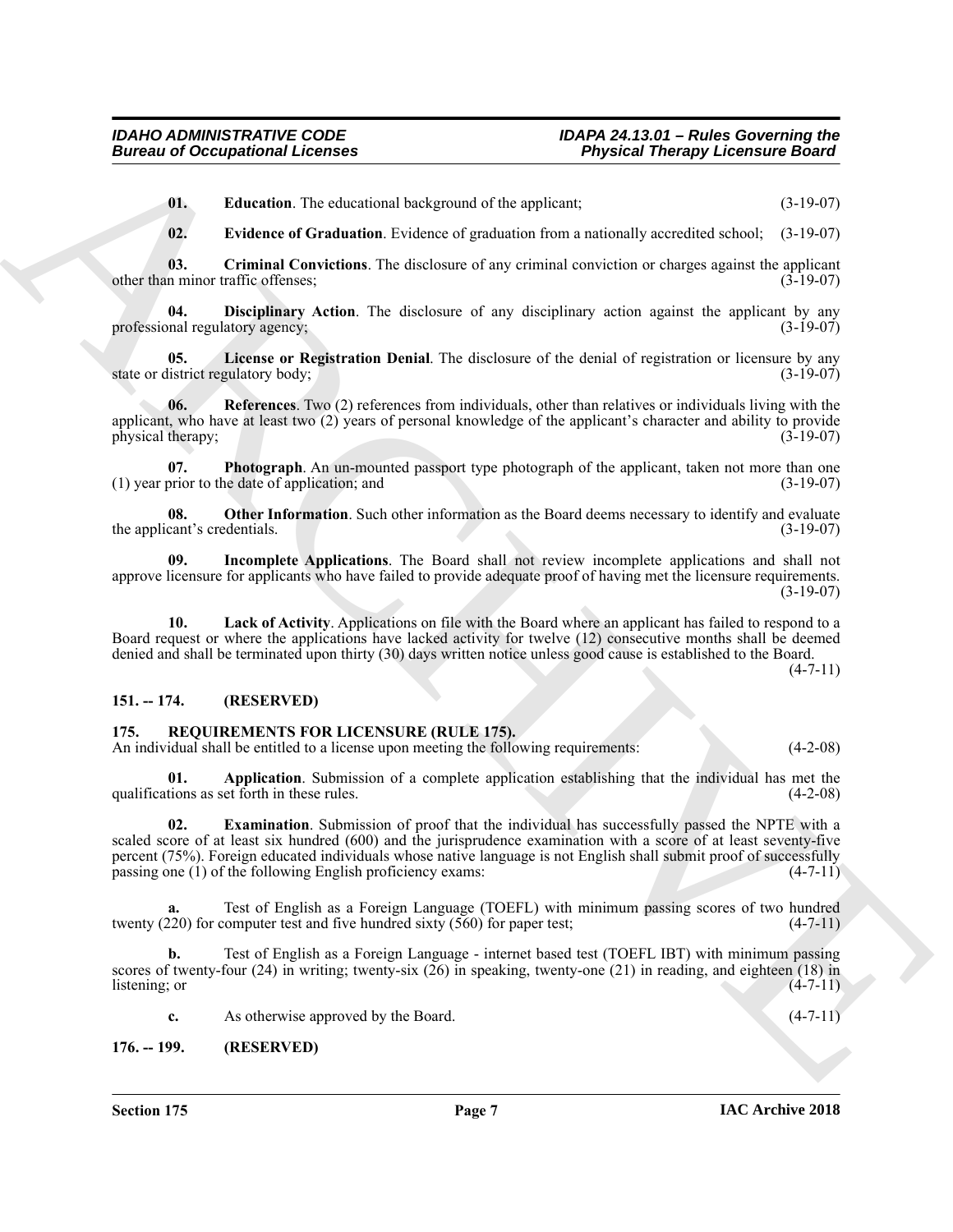<span id="page-7-0"></span>**200. FEES (RULE 200).**

# <span id="page-7-14"></span><span id="page-7-11"></span>**01. License Fee**. (3-19-07)

**a.** The fee for the initial licensure and the annual renewal of a physical therapist shall be twenty-five dollars (\$25). (3-20-14)

**b.** The fee for the initial licensure and the annual renewal of a physical therapist assistant shall be twenty dollars  $(\$20)$ .  $(3-20-14)$ 

**02. Examination Fee**. The fee for examination shall be that set by the examination entity approved by the Board and shall include an additional administrative fee of twenty dollars (\$20). (3-20-14)

<span id="page-7-15"></span><span id="page-7-13"></span><span id="page-7-12"></span>**03. Reinstatement Fee**. Reinstatement fee is as provided in Section 67-2614, Idaho Code. (3-24-16)

**04. Application Fee**. The application fee shall be twenty-five dollars (\$25) and shall accompany all applications. Fees shall not be refundable.

# <span id="page-7-1"></span>**201. -- 249. (RESERVED)**

# <span id="page-7-3"></span><span id="page-7-2"></span>**250. CONTINUING EDUCATION REQUIREMENT (RULE 250).**

<span id="page-7-9"></span>**01. Renewal of License**. Every person holding a license issued by the Board must annually complete sixteen (16) contact hours of continuing education prior to license renewal. (3-28-18)

**02. Reinstatement of License**. Any license cancelled for failure to renew may be reinstated in accordance with Section 67-2614, Idaho Code, with the exception that the applicant shall submit proof of having met<br>the following continuing education requirement: (3-28-18) the following continuing education requirement:

<span id="page-7-8"></span>**a.** For licenses expired for one (1) year or less, one (1) year of continuing education; (3-28-18)

**b.** For licenses expired for more than one (1) year and up to two (2) years, two (2) years of continuing education; (3-28-18)

<span id="page-7-6"></span><span id="page-7-5"></span>**c.** For licenses expired for more than two (2) years, three (3) years of continuing education. (3-28-18)

**03.** Contact Hours. The contact hours of continuing education shall be obtained in areas of study to the practice for which the license is issued as approved by the board. (3-19-07) germane to the practice for which the license is issued as approved by the board.

Bureau of Occupational Licenses<br>
2006. The License Formula Construction of the method in the state of the state of the state of the state of the method in the state of the state of the state of the method in the state of **04. Documentation of Attendance**. It shall be necessary for the applicant to provide documentation verifying attendance by securing authorized signatures or other documentation from the course instructors, providers, or sponsoring institution substantiating any hours attended by the licensee. This documentation must be maintained by the licensee and provided to the board upon request by the board or its agent. (3-19-07)

<span id="page-7-7"></span>**05. Excess Hours**. Continuing education hours accumulated during the twelve (12) months immediately preceding the license expiration date may be applied toward meeting the continuing education requirement for the next license renewal. Hours in excess of the required hours may be carried forward. Excess hours may be used only during the next renewal period and may not be carried forward more than one (1) time. (3-19-07)

<span id="page-7-4"></span>**06. Compliance Audit**. The board may conduct random continuing education audits of those persons required to obtain continuing education in order to renew a license and require that proof acceptable to the board of meeting the continuing education requirement be submitted to the bureau. Failure to provide proof of meeting the continuing education upon request of the board shall be grounds for disciplinary action. (3-19-07)

<span id="page-7-10"></span>**07. Special Exemption**. The board shall have authority to make exceptions for reasons of individual hardship, including health (certified by a medical doctor) or other good cause. The licensee must provide any information requested by the board to assist in substantiating hardship cases. This exemption is granted at the sole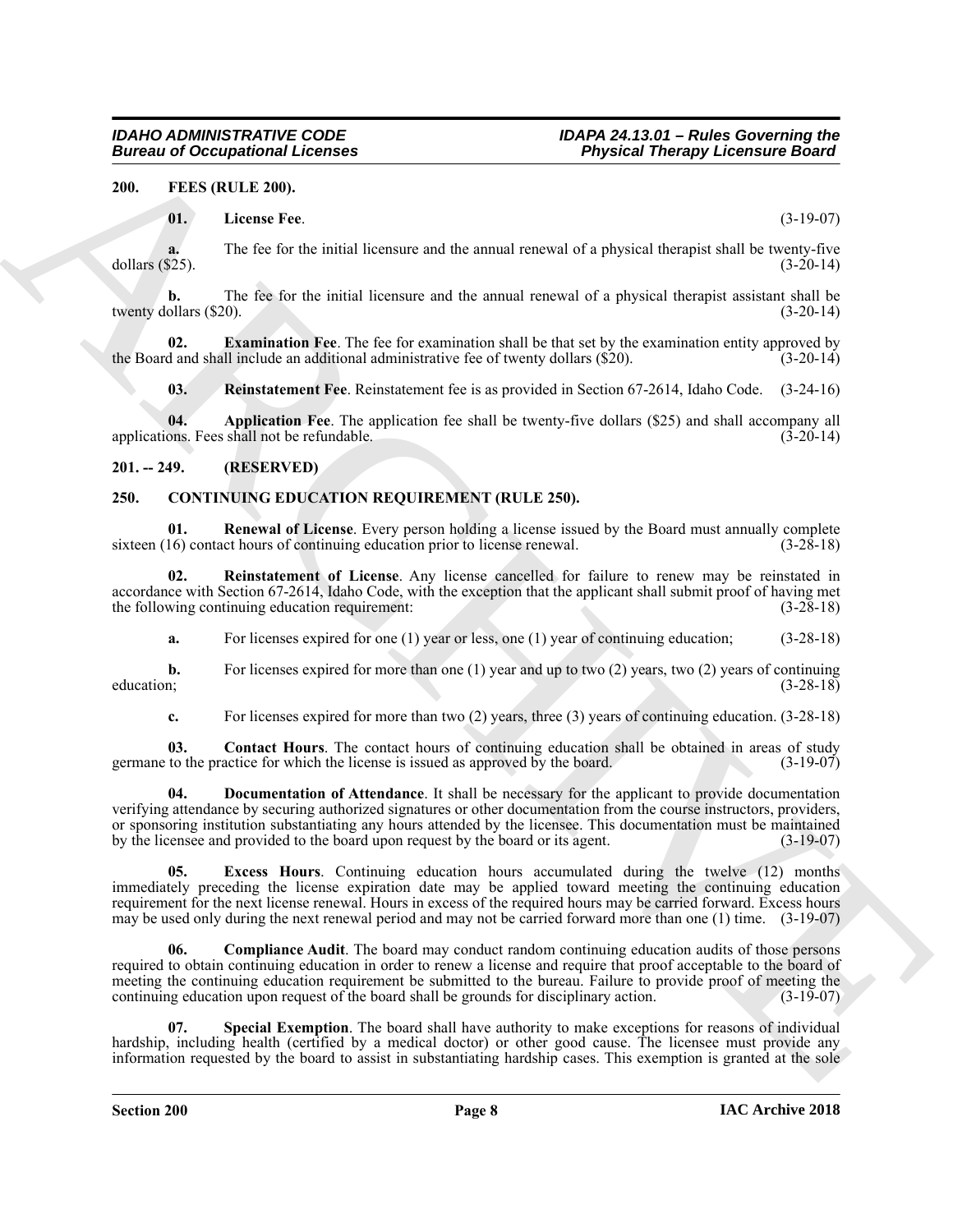#### <span id="page-8-0"></span>*IDAHO ADMINISTRATIVE CODE IDAPA 24.13.01 – Rules Governing the* **Physical Therapy Licensure Board**

|             | <b>Physical Therapy Licensure Board</b>                                                                                                                                                                                   | <b>Bureau of Occupational Licenses</b>                                                        |                                   |
|-------------|---------------------------------------------------------------------------------------------------------------------------------------------------------------------------------------------------------------------------|-----------------------------------------------------------------------------------------------|-----------------------------------|
| $(3-19-07)$ |                                                                                                                                                                                                                           |                                                                                               | discretion of the board.          |
| $(3-19-07)$ | <b>Continuing Education Credit Hours.</b> Hours of continuing education credit may be obtained by                                                                                                                         | attending and participating in a continuing education activity approved by the Board.         | 08.                               |
| $(3-19-07)$ | General Criteria. A continuing education activity which meets all of the following criteria is                                                                                                                            | appropriate for continuing education credit:                                                  | a.                                |
| $(3-19-07)$ | Constitutes an organized program of learning which contributes directly to the professional                                                                                                                               |                                                                                               | 1.<br>competency of the licensee; |
| $(3-19-07)$ | Pertains to subject matters integrally related and germane to the practice of the profession;                                                                                                                             |                                                                                               | ii.                               |
| $(3-19-07)$ | Conducted by individuals who have specialized education, training and experience to be considered<br>qualified to present the subject matter of the program. The Board may request documentation of the qualifications of |                                                                                               | iii.<br>presenters;               |
| $(3-19-07)$ | Application for Board approval is accompanied by a paper, manual or outline which describes the                                                                                                                           | specific offering and includes the program schedule, goals and objectives; and                | iv.                               |
| $(3-19-07)$ | Provides proof of attendance to licensees in attendance including: Date, location, course title,<br>presenter(s); Number of program contact hours (One $(1)$ contact hour equals one $(1)$ hour of continuing education   | credit.); and the official signature or verification of the program sponsor.                  | V.                                |
| $(3-19-07)$ |                                                                                                                                                                                                                           | Specific Criteria. Continuing education hours of credit may be obtained by:                   | b.                                |
| $(3-19-07)$ | Presenting professional programs which meet the criteria listed in these rules. Two (2) hours of<br>credit will be awarded for each hour of presentation by the licensee. A course schedule or brochure must be           |                                                                                               | maintained for audit;             |
| $(3-19-07)$ | Providing official transcripts indicating successful completion of academic courses which apply to                                                                                                                        | the field of physical therapy in order to receive the following continuing education credits: | ii.                               |
| $(3-19-07)$ | One $(1)$ academic semester hour = fifteen $(15)$ continuing education hours of credit;                                                                                                                                   |                                                                                               | (1)                               |
| $(3-19-07)$ | One (1) academic trimester hour $=$ twelve (12) continuing education hours of credit;                                                                                                                                     |                                                                                               | (2)                               |
| $(3-19-07)$ |                                                                                                                                                                                                                           | One (1) academic quarter hour = ten (10) continuing education hours of credit.                | (3)                               |
| $(3-19-07)$ | Attending workshops, conferences, symposiums or electronically transmitted, live interactive                                                                                                                              | conferences which relate directly to the professional competency of the licensee;             | iii.                              |
| $(3-19-07)$ | Authoring research or other activities which are published in a recognized professional publication.                                                                                                                      | The licensee shall receive five $(5)$ hours of credit per page;                               | iv.                               |
| $(3-19-07)$ |                                                                                                                                                                                                                           | Viewing videotaped presentations if the following criteria are met:                           | V.                                |
| $(3-19-07)$ |                                                                                                                                                                                                                           | There is a sponsoring group or agency;                                                        | (1)                               |
| $(3-19-07)$ |                                                                                                                                                                                                                           | There is a facilitator or program official present;                                           | (2)                               |
| $(3-19-07)$ |                                                                                                                                                                                                                           | The program official may not be the only attendee; and                                        | (3)                               |
| $(3-19-07)$ |                                                                                                                                                                                                                           | The program meets all the criteria specified in these rules;                                  | (4)                               |
| $(3-19-07)$ | Participating in home study courses that have a certificate of completion;                                                                                                                                                |                                                                                               | vi.                               |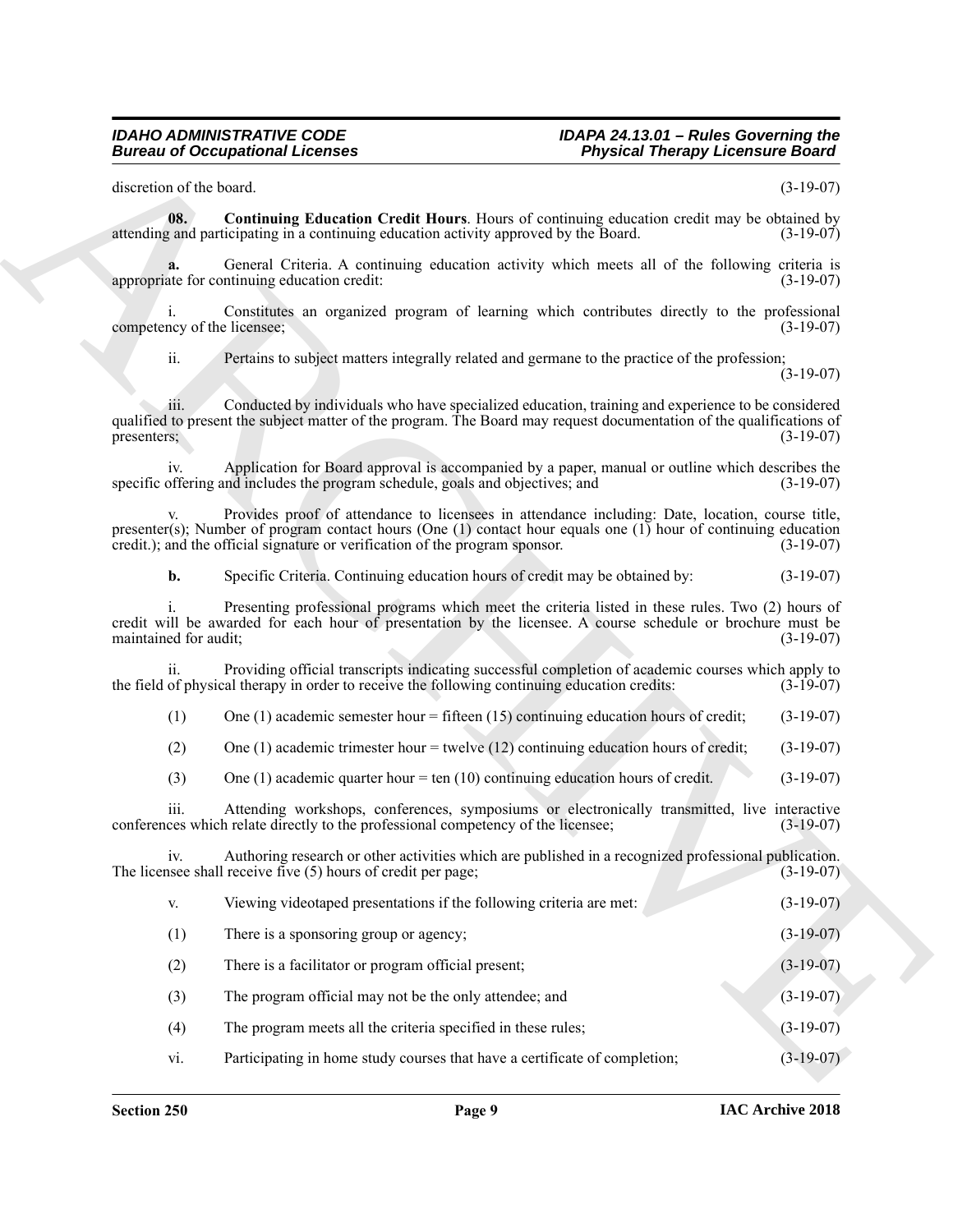| Participating in courses that have business-related topics: marketing, time management,<br>vii.<br>government regulations, and other like topics;<br>$(3-19-07)$<br>Participating in courses that have personal skills topics: career burnout, communication skills,<br>V111.<br>human relations, and other like topics;<br>$(4-7-11)$<br>Participating in courses that have general health topics: clinical research, CPR, child abuse<br>$\overline{1}X$ .<br>reporting, and other like topics;<br>$(3-29-12)$<br>Supervision of a physical therapist student or physical therapist assistant student in an accredited<br>X.<br>college program. The licensee shall receive four $(4)$ hours of credit per year; and<br>$(3-29-12)$<br>xi.<br>Completion and awarding of Board Certification or recertification by American Board of Physical<br>Therapy Specialists (ABPTS). The licensee shall receive sixteen (16) hours for the year the certification or<br>recertification was received.<br>$(3-29-12)$<br>09.<br><b>Course Approval.</b> Courses of study relevant to physical therapy and sponsored or provided by the<br>following entities or organizations shall be approved for continuing education credits:<br>$(3-29-12)$<br>The American Physical Therapy Association (APTA) or any of its sections or local chapters; or<br>a.<br>$(3-29-12)$<br>The Federation of State Boards of Physical Therapy (FSBPT); or<br>$(3-29-12)$<br>$\mathbf{b}$ .<br>Commission on Accreditation in Physical Therapy Education (CAPTE); or<br>$(3-29-12)$<br>c.<br>d.<br>National Athletic Trainers Association (NATA); or<br>$(3-29-12)$<br>A College or University which is accredited or a candidate for accreditation by the Northwest<br>Association of Secondary and Higher Schools or any similar accrediting body; or<br>$(3-29-12)$<br>f.<br>Otherwise approved by the Board.<br>$(3-29-12)$<br>Submitting False Reports or Failure to Comply. The Board may condition, limit, suspend, or<br>10.<br>refuse to renew the license of any individual whom the Board determines submitted a false report of continuing<br>education or failed to comply with the continuing education requirements.<br>$(3-19-07)$<br>Failure to Receive the Renewal Application. Failure to receive the renewal application shall not<br>11.<br>relieve the licensee of the responsibility of meeting the continuing education requirements and submitting the renewal<br>application and renewal fee.<br>$(3-19-07)$<br>$251. - 274.$<br>(RESERVED)<br>275.<br><b>DISCIPLINARY PENALTY (RULE 275).</b><br>Disciplinary Procedures. The disciplinary procedures of the Bureau are the disciplinary<br>01.<br>procedures of the Board.<br>$(3-19-07)$<br>02.<br>Civil Fine. The Board may impose a civil fine not to exceed one thousand dollars (\$1,000) for each<br>violation upon anyone licensed under Title 54, Chapter 22, Idaho Code who is found by the Board to be in violation<br>of Section 54-2219, Idaho Code.<br>$(3-19-07)$<br>Costs and Fees. The Board may order anyone licensed under Title 54, Chapter 22, Idaho Code,<br>03.<br>who is found by the Board to be in violation of the provisions of Title 54, Chapter 22, Idaho Code, to pay the costs<br>and fees incurred by the Board in the investigation or prosecution of the licensee.<br>$(3-19-07)$ |  | <b>Bureau of Occupational Licenses</b> | <b>Physical Therapy Licensure Board</b> |  |
|-------------------------------------------------------------------------------------------------------------------------------------------------------------------------------------------------------------------------------------------------------------------------------------------------------------------------------------------------------------------------------------------------------------------------------------------------------------------------------------------------------------------------------------------------------------------------------------------------------------------------------------------------------------------------------------------------------------------------------------------------------------------------------------------------------------------------------------------------------------------------------------------------------------------------------------------------------------------------------------------------------------------------------------------------------------------------------------------------------------------------------------------------------------------------------------------------------------------------------------------------------------------------------------------------------------------------------------------------------------------------------------------------------------------------------------------------------------------------------------------------------------------------------------------------------------------------------------------------------------------------------------------------------------------------------------------------------------------------------------------------------------------------------------------------------------------------------------------------------------------------------------------------------------------------------------------------------------------------------------------------------------------------------------------------------------------------------------------------------------------------------------------------------------------------------------------------------------------------------------------------------------------------------------------------------------------------------------------------------------------------------------------------------------------------------------------------------------------------------------------------------------------------------------------------------------------------------------------------------------------------------------------------------------------------------------------------------------------------------------------------------------------------------------------------------------------------------------------------------------------------------------------------------------------------------------------------------------------------------------------------------------------------------------------------------------------------------------------------------------------------------------------------------------------------------------------------------------------------------------------------------------------------------------------------------------------------------------------------------------------------|--|----------------------------------------|-----------------------------------------|--|
|                                                                                                                                                                                                                                                                                                                                                                                                                                                                                                                                                                                                                                                                                                                                                                                                                                                                                                                                                                                                                                                                                                                                                                                                                                                                                                                                                                                                                                                                                                                                                                                                                                                                                                                                                                                                                                                                                                                                                                                                                                                                                                                                                                                                                                                                                                                                                                                                                                                                                                                                                                                                                                                                                                                                                                                                                                                                                                                                                                                                                                                                                                                                                                                                                                                                                                                                                                         |  |                                        |                                         |  |
|                                                                                                                                                                                                                                                                                                                                                                                                                                                                                                                                                                                                                                                                                                                                                                                                                                                                                                                                                                                                                                                                                                                                                                                                                                                                                                                                                                                                                                                                                                                                                                                                                                                                                                                                                                                                                                                                                                                                                                                                                                                                                                                                                                                                                                                                                                                                                                                                                                                                                                                                                                                                                                                                                                                                                                                                                                                                                                                                                                                                                                                                                                                                                                                                                                                                                                                                                                         |  |                                        |                                         |  |
|                                                                                                                                                                                                                                                                                                                                                                                                                                                                                                                                                                                                                                                                                                                                                                                                                                                                                                                                                                                                                                                                                                                                                                                                                                                                                                                                                                                                                                                                                                                                                                                                                                                                                                                                                                                                                                                                                                                                                                                                                                                                                                                                                                                                                                                                                                                                                                                                                                                                                                                                                                                                                                                                                                                                                                                                                                                                                                                                                                                                                                                                                                                                                                                                                                                                                                                                                                         |  |                                        |                                         |  |
|                                                                                                                                                                                                                                                                                                                                                                                                                                                                                                                                                                                                                                                                                                                                                                                                                                                                                                                                                                                                                                                                                                                                                                                                                                                                                                                                                                                                                                                                                                                                                                                                                                                                                                                                                                                                                                                                                                                                                                                                                                                                                                                                                                                                                                                                                                                                                                                                                                                                                                                                                                                                                                                                                                                                                                                                                                                                                                                                                                                                                                                                                                                                                                                                                                                                                                                                                                         |  |                                        |                                         |  |
|                                                                                                                                                                                                                                                                                                                                                                                                                                                                                                                                                                                                                                                                                                                                                                                                                                                                                                                                                                                                                                                                                                                                                                                                                                                                                                                                                                                                                                                                                                                                                                                                                                                                                                                                                                                                                                                                                                                                                                                                                                                                                                                                                                                                                                                                                                                                                                                                                                                                                                                                                                                                                                                                                                                                                                                                                                                                                                                                                                                                                                                                                                                                                                                                                                                                                                                                                                         |  |                                        |                                         |  |
|                                                                                                                                                                                                                                                                                                                                                                                                                                                                                                                                                                                                                                                                                                                                                                                                                                                                                                                                                                                                                                                                                                                                                                                                                                                                                                                                                                                                                                                                                                                                                                                                                                                                                                                                                                                                                                                                                                                                                                                                                                                                                                                                                                                                                                                                                                                                                                                                                                                                                                                                                                                                                                                                                                                                                                                                                                                                                                                                                                                                                                                                                                                                                                                                                                                                                                                                                                         |  |                                        |                                         |  |
|                                                                                                                                                                                                                                                                                                                                                                                                                                                                                                                                                                                                                                                                                                                                                                                                                                                                                                                                                                                                                                                                                                                                                                                                                                                                                                                                                                                                                                                                                                                                                                                                                                                                                                                                                                                                                                                                                                                                                                                                                                                                                                                                                                                                                                                                                                                                                                                                                                                                                                                                                                                                                                                                                                                                                                                                                                                                                                                                                                                                                                                                                                                                                                                                                                                                                                                                                                         |  |                                        |                                         |  |
|                                                                                                                                                                                                                                                                                                                                                                                                                                                                                                                                                                                                                                                                                                                                                                                                                                                                                                                                                                                                                                                                                                                                                                                                                                                                                                                                                                                                                                                                                                                                                                                                                                                                                                                                                                                                                                                                                                                                                                                                                                                                                                                                                                                                                                                                                                                                                                                                                                                                                                                                                                                                                                                                                                                                                                                                                                                                                                                                                                                                                                                                                                                                                                                                                                                                                                                                                                         |  |                                        |                                         |  |
|                                                                                                                                                                                                                                                                                                                                                                                                                                                                                                                                                                                                                                                                                                                                                                                                                                                                                                                                                                                                                                                                                                                                                                                                                                                                                                                                                                                                                                                                                                                                                                                                                                                                                                                                                                                                                                                                                                                                                                                                                                                                                                                                                                                                                                                                                                                                                                                                                                                                                                                                                                                                                                                                                                                                                                                                                                                                                                                                                                                                                                                                                                                                                                                                                                                                                                                                                                         |  |                                        |                                         |  |
|                                                                                                                                                                                                                                                                                                                                                                                                                                                                                                                                                                                                                                                                                                                                                                                                                                                                                                                                                                                                                                                                                                                                                                                                                                                                                                                                                                                                                                                                                                                                                                                                                                                                                                                                                                                                                                                                                                                                                                                                                                                                                                                                                                                                                                                                                                                                                                                                                                                                                                                                                                                                                                                                                                                                                                                                                                                                                                                                                                                                                                                                                                                                                                                                                                                                                                                                                                         |  |                                        |                                         |  |
|                                                                                                                                                                                                                                                                                                                                                                                                                                                                                                                                                                                                                                                                                                                                                                                                                                                                                                                                                                                                                                                                                                                                                                                                                                                                                                                                                                                                                                                                                                                                                                                                                                                                                                                                                                                                                                                                                                                                                                                                                                                                                                                                                                                                                                                                                                                                                                                                                                                                                                                                                                                                                                                                                                                                                                                                                                                                                                                                                                                                                                                                                                                                                                                                                                                                                                                                                                         |  |                                        |                                         |  |
|                                                                                                                                                                                                                                                                                                                                                                                                                                                                                                                                                                                                                                                                                                                                                                                                                                                                                                                                                                                                                                                                                                                                                                                                                                                                                                                                                                                                                                                                                                                                                                                                                                                                                                                                                                                                                                                                                                                                                                                                                                                                                                                                                                                                                                                                                                                                                                                                                                                                                                                                                                                                                                                                                                                                                                                                                                                                                                                                                                                                                                                                                                                                                                                                                                                                                                                                                                         |  |                                        |                                         |  |
|                                                                                                                                                                                                                                                                                                                                                                                                                                                                                                                                                                                                                                                                                                                                                                                                                                                                                                                                                                                                                                                                                                                                                                                                                                                                                                                                                                                                                                                                                                                                                                                                                                                                                                                                                                                                                                                                                                                                                                                                                                                                                                                                                                                                                                                                                                                                                                                                                                                                                                                                                                                                                                                                                                                                                                                                                                                                                                                                                                                                                                                                                                                                                                                                                                                                                                                                                                         |  |                                        |                                         |  |
|                                                                                                                                                                                                                                                                                                                                                                                                                                                                                                                                                                                                                                                                                                                                                                                                                                                                                                                                                                                                                                                                                                                                                                                                                                                                                                                                                                                                                                                                                                                                                                                                                                                                                                                                                                                                                                                                                                                                                                                                                                                                                                                                                                                                                                                                                                                                                                                                                                                                                                                                                                                                                                                                                                                                                                                                                                                                                                                                                                                                                                                                                                                                                                                                                                                                                                                                                                         |  |                                        |                                         |  |
|                                                                                                                                                                                                                                                                                                                                                                                                                                                                                                                                                                                                                                                                                                                                                                                                                                                                                                                                                                                                                                                                                                                                                                                                                                                                                                                                                                                                                                                                                                                                                                                                                                                                                                                                                                                                                                                                                                                                                                                                                                                                                                                                                                                                                                                                                                                                                                                                                                                                                                                                                                                                                                                                                                                                                                                                                                                                                                                                                                                                                                                                                                                                                                                                                                                                                                                                                                         |  |                                        |                                         |  |
|                                                                                                                                                                                                                                                                                                                                                                                                                                                                                                                                                                                                                                                                                                                                                                                                                                                                                                                                                                                                                                                                                                                                                                                                                                                                                                                                                                                                                                                                                                                                                                                                                                                                                                                                                                                                                                                                                                                                                                                                                                                                                                                                                                                                                                                                                                                                                                                                                                                                                                                                                                                                                                                                                                                                                                                                                                                                                                                                                                                                                                                                                                                                                                                                                                                                                                                                                                         |  |                                        |                                         |  |
|                                                                                                                                                                                                                                                                                                                                                                                                                                                                                                                                                                                                                                                                                                                                                                                                                                                                                                                                                                                                                                                                                                                                                                                                                                                                                                                                                                                                                                                                                                                                                                                                                                                                                                                                                                                                                                                                                                                                                                                                                                                                                                                                                                                                                                                                                                                                                                                                                                                                                                                                                                                                                                                                                                                                                                                                                                                                                                                                                                                                                                                                                                                                                                                                                                                                                                                                                                         |  |                                        |                                         |  |
|                                                                                                                                                                                                                                                                                                                                                                                                                                                                                                                                                                                                                                                                                                                                                                                                                                                                                                                                                                                                                                                                                                                                                                                                                                                                                                                                                                                                                                                                                                                                                                                                                                                                                                                                                                                                                                                                                                                                                                                                                                                                                                                                                                                                                                                                                                                                                                                                                                                                                                                                                                                                                                                                                                                                                                                                                                                                                                                                                                                                                                                                                                                                                                                                                                                                                                                                                                         |  |                                        |                                         |  |
|                                                                                                                                                                                                                                                                                                                                                                                                                                                                                                                                                                                                                                                                                                                                                                                                                                                                                                                                                                                                                                                                                                                                                                                                                                                                                                                                                                                                                                                                                                                                                                                                                                                                                                                                                                                                                                                                                                                                                                                                                                                                                                                                                                                                                                                                                                                                                                                                                                                                                                                                                                                                                                                                                                                                                                                                                                                                                                                                                                                                                                                                                                                                                                                                                                                                                                                                                                         |  |                                        |                                         |  |

<span id="page-9-4"></span><span id="page-9-3"></span><span id="page-9-2"></span>

| Otherwise approved by the Board. | $(3-29-12)$ |
|----------------------------------|-------------|
|                                  |             |

# <span id="page-9-0"></span>**251. -- 274. (RESERVED)**

# <span id="page-9-8"></span><span id="page-9-7"></span><span id="page-9-6"></span><span id="page-9-5"></span><span id="page-9-1"></span>**275. DISCIPLINARY PENALTY (RULE 275).**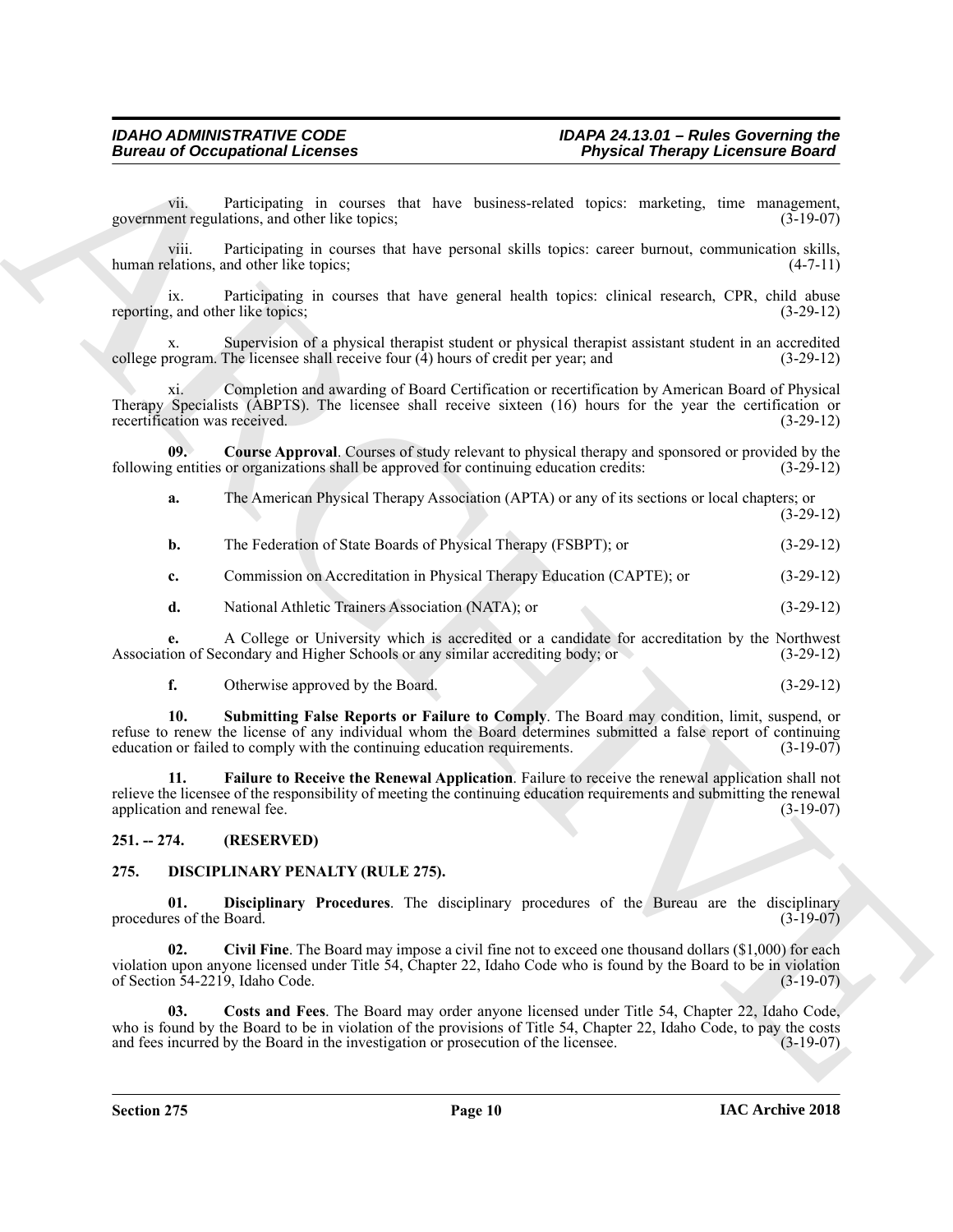# <span id="page-10-0"></span>**276. -- 299. (RESERVED)**

# <span id="page-10-4"></span><span id="page-10-1"></span>**300. CODE OF ETHICS (RULE 300).**

Physical therapists and physical therapist assistants are responsible for maintaining and promoting ethical practice in accordance with the ethical principles set forth in Appendix A and Appendix B to these rules. (3-19-07)

<span id="page-10-2"></span>**301. -- 999. (RESERVED)**

### <span id="page-10-3"></span>**APPENDIX A - PHYSICAL THERAPIST CODE OF ETHICS**

### **Preamble**

Bureau of Occupational Leones<br>
2No. – 2No. HANNEV LEONES<br>
2No. – 2No. HANNEV LEONES<br>
2No. – 2No. 100 ENERGY END TOWER (SOMETIME AND SURFAME TO THE INSURANCE CONTROLL)<br>
2NU<sub>-</sub>–999.<br>
2NU<sub>-–999</sub>. (RESURVENT)<br>
2NU<sub>-–999</sub>. (RE This Code of Ethics of the American Physical Therapy Association sets forth principles for the ethical practice of physical therapy. All physical therapists are responsible for maintaining and promoting ethical practice. To this end, the physical therapist shall act in the best interest of the patient/client. This Code of Ethics shall be binding on all physical therapists.

#### **Principle 1**

A physical therapist shall respect the rights and dignity of all individuals and shall provide compassionate care.

### **Principle 2**

A physical therapist shall act in a trustworthy manner toward patients/clients and in all other aspects of physical therapy practice.

#### **Principle 3**

A physical therapist shall comply with laws and regulations governing physical therapy and shall strive to effect changes that benefit patients/clients.

### **Principle 4**

A physical therapist shall exercise sound professional judgment.

### **Principle 5**

A physical therapist shall achieve and maintain professional competence.

### **Principle 6**

A physical therapist shall maintain and promote high standards for physical therapy practice, education, and research.

### **Principle 7**

A physical therapist shall seek only such remuneration as is deserved and reasonable for physical therapy services.

### **Principle 8**

A physical therapist shall provide and make available accurate and relevant information to patients/clients about their care and to the public about physical therapy services.

### **Principle 9**

A physical therapist shall protect the public and the profession from unethical, incompetent, and illegal acts.

### **Principle 10**

A physical therapist shall endeavor to address the health needs of society.

### **Principle 11**

A physical therapist shall respect the rights, knowledge, and skills of colleagues and other health care professionals.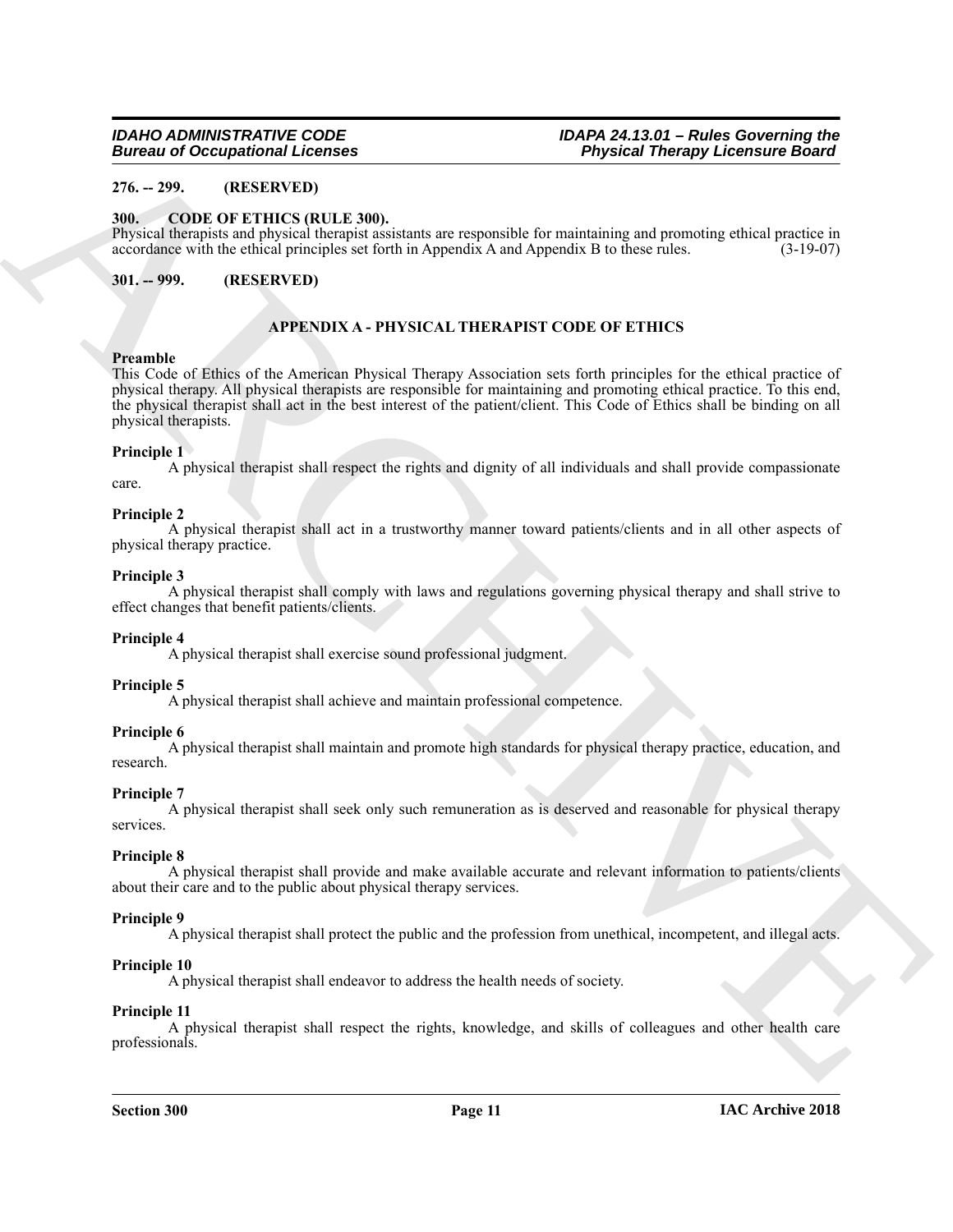# <span id="page-11-0"></span>**APPENDIX B - PHYSICAL THERAPIST ASSISTANT CODE OF ETHICS**

### **Preamble**

Bureau of Occupational Leonies<br>
ARTENDIX B - PHYSICAL THERMPS ASSISTANT (CODE OF ETHICS<br>
This decomposition of the American Payton Hermy Association are (in the maintain for the ethical contact of the<br>
rolling the main of This document of the American Physical Therapy Association sets forth standards for the ethical conduct of the physical therapist assistant. All physical therapist assistants are responsible for maintaining high standards of conduct while assisting physical therapists. The physical therapist assistant shall act in the best interest of the patient/client. These standards of conduct shall be binding on all physical therapist assistants.

# **Standard 1**

A physical therapist assistant shall respect the rights and dignity of all individuals and shall provide compassionate care.

# **Standard 2**

A physical therapist assistant shall act in a trustworthy manner toward patients/clients.

# **Standard 3**

A physical therapist assistant shall provide selected physical therapy interventions only under the supervision and direction of a physical therapist.

# **Standard 4**

A physical therapy assistant shall comply with laws and regulations governing physical therapy.

# **Standard 5**

A physical therapist assistant shall achieve and maintain competence in the provision of selected physical therapy interventions.

# **Standard 6**

A physical therapist assistant shall make judgments that are commensurate with his or her educational and legal qualifications as a physical therapist assistant.

# **Standard 7**

A physical therapist assistant shall protect the public and the profession from unethical, incompetent, and illegal acts.